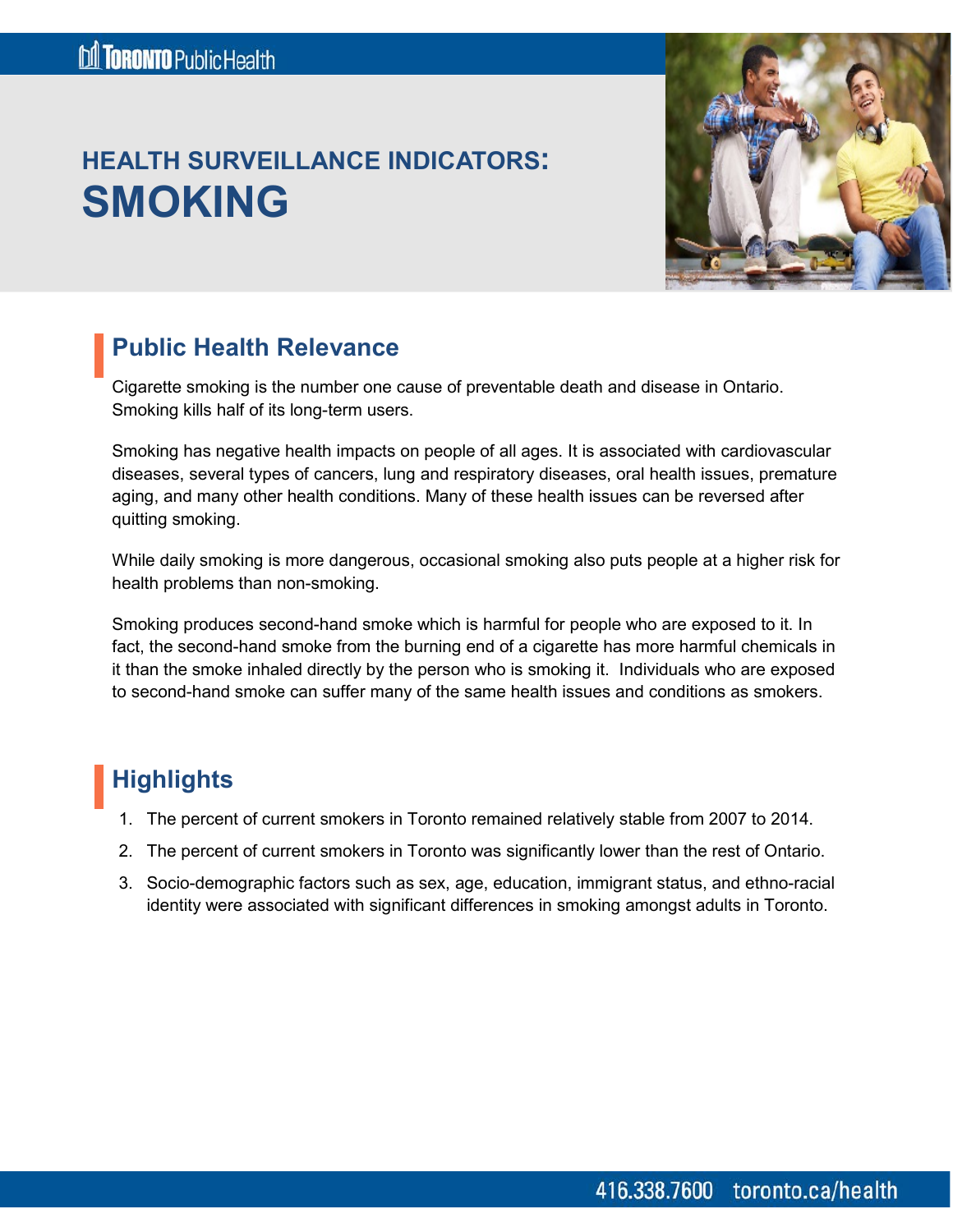### **Trends Over Time**

### The percent of current smokers in Toronto remained relatively stable from 2007 to 2014.

Figure 1 shows the percent of Toronto's population that were current smokers, daily smokers, and occasional smokers from 2007 to 2014.

In 2014, about 10.6% of Toronto's population smoked daily and 4.7% smoked occasionally. The total percent of current smokers in 2014 (15.3%) was not significantly different than the percent observed in 2007 (19.3%).





 $\degree$  Moderately high sampling variability, interpret with caution. Error bars  $(T)$  represent the 95% confidence intervals. Data Source**:** see Data Notes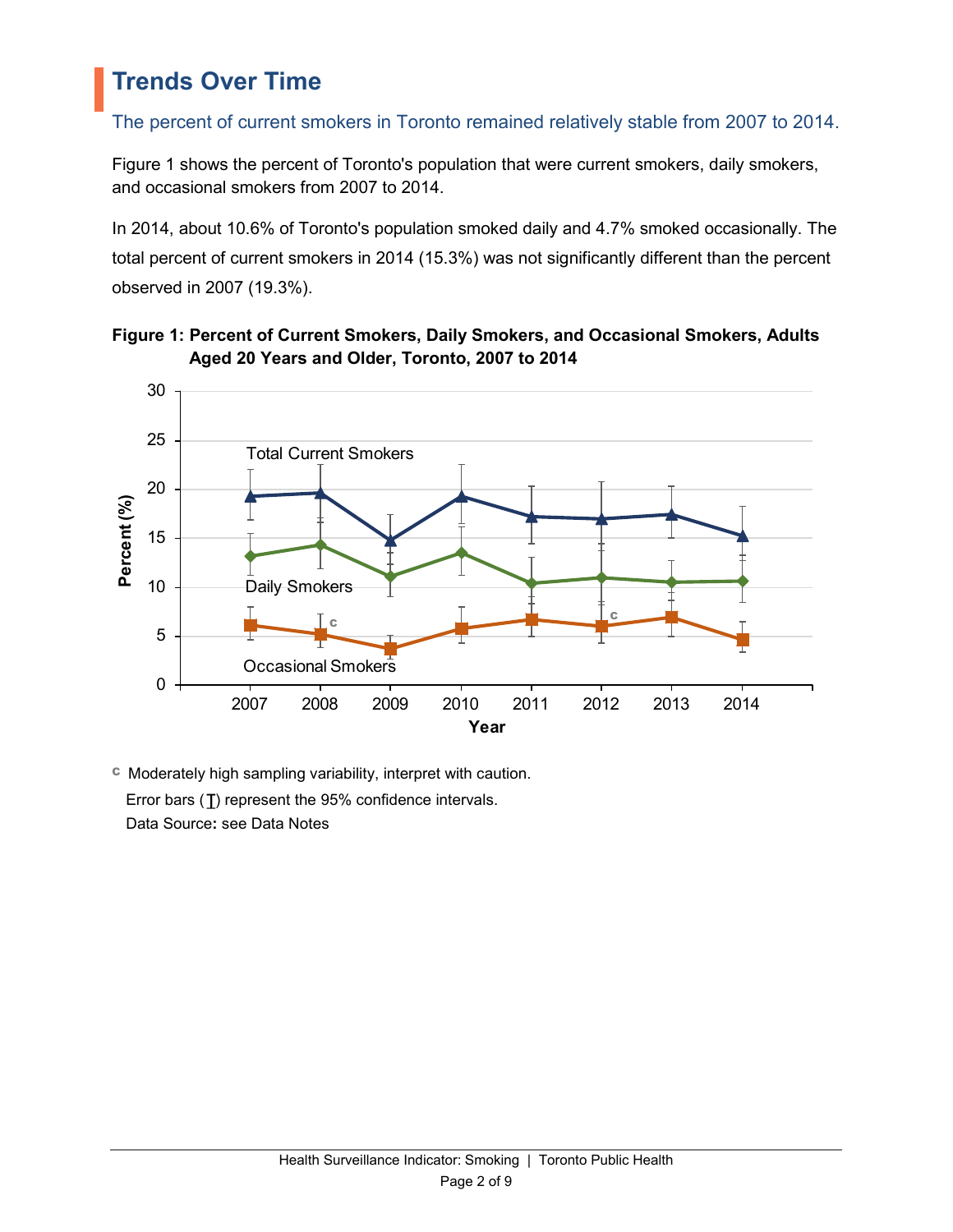## **Regional Comparisons**

### The percent of current smokers in Toronto was significantly lower than the rest of Ontario.

Figure 2 shows the percent of current smokers in Toronto in 2013/2014 compared to the rest of Ontario (Ontario excluding Toronto), the rest of the Greater Toronto Area (GTA excluding Toronto), and the health units (HUs) in Ontario with the highest and lowest percent of current smokers.

Toronto had a significantly lower percent of current smokers than the rest of Ontario and the Ontario HU with the highest percent. Toronto's percent of current smokers was not significantly different than the rest of the GTA and the Ontario HU with the lowest percent.

#### **Figure 2: Percent of Current Smokers, Selected Regions in Ontario, Adults Aged 20 Years and Older, 2013/2014**



Data Source**:** see Data Notes.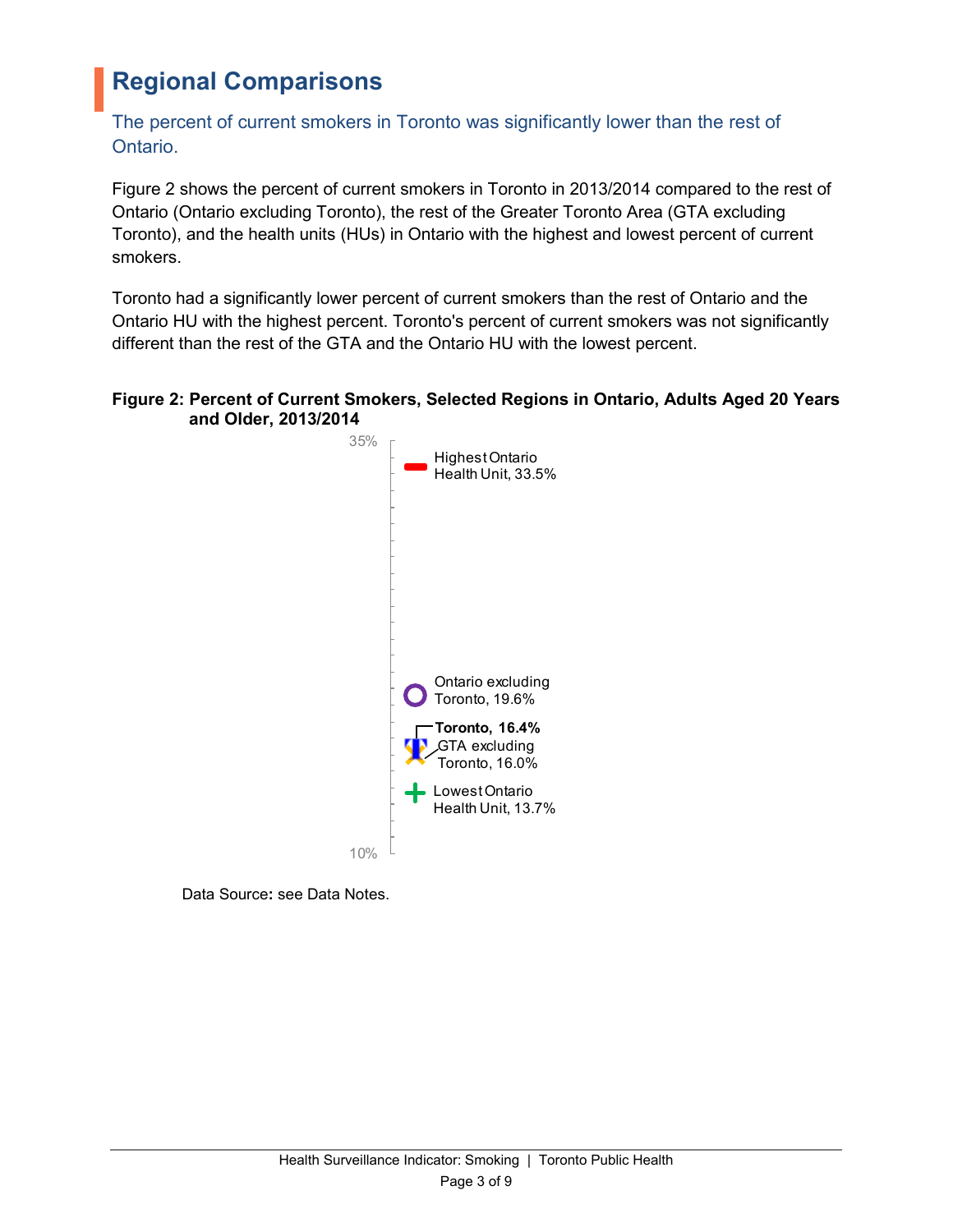## **Toronto Neighbourhood Comparisons**

The percent of current smokers was not significantly different between any of the Toronto Public Health's Service Delivery Areas and Toronto as a whole.

Table 1 shows the percent of current smokers by Toronto Public Health's Service Delivery Areas (SDAs) for Chronic Disease and Injury Prevention for 2013/2014.

The percent of current smoking was not significantly different between any of the Toronto SDAs and Toronto as a whole.

| <b>CDIP Service Delivery Area</b> | $\%$              |
|-----------------------------------|-------------------|
| Danforth East York                | 20.7              |
| East Scarborough                  | S                 |
| Humber Downsview                  | S                 |
| Rexdale Etobicoke                 | 17.9 <sup>c</sup> |
| <b>Toronto Centre</b>             | 18.6              |
| West Scarborough                  | 12.7c             |
| Willowdale Don Mills              | 13.8 <sup>c</sup> |
| <b>York South Humber</b>          | 18.3              |
| <b>Toronto</b>                    | 16.4              |

### **Table 1: Percent of Current Smokers by Service Delivery Area\*, Adults Aged 20 Years and Older, Toronto, 2013/2014**

\* Toronto Public Health's Service Delivery Areas for Chronic Disease and Injury Prevention (CDIP).

<sup>C</sup> Moderately high sampling variability, interpret with caution.

S Extremely high sampling variability. Estimate suppressed. Data Source**:** see Data Notes.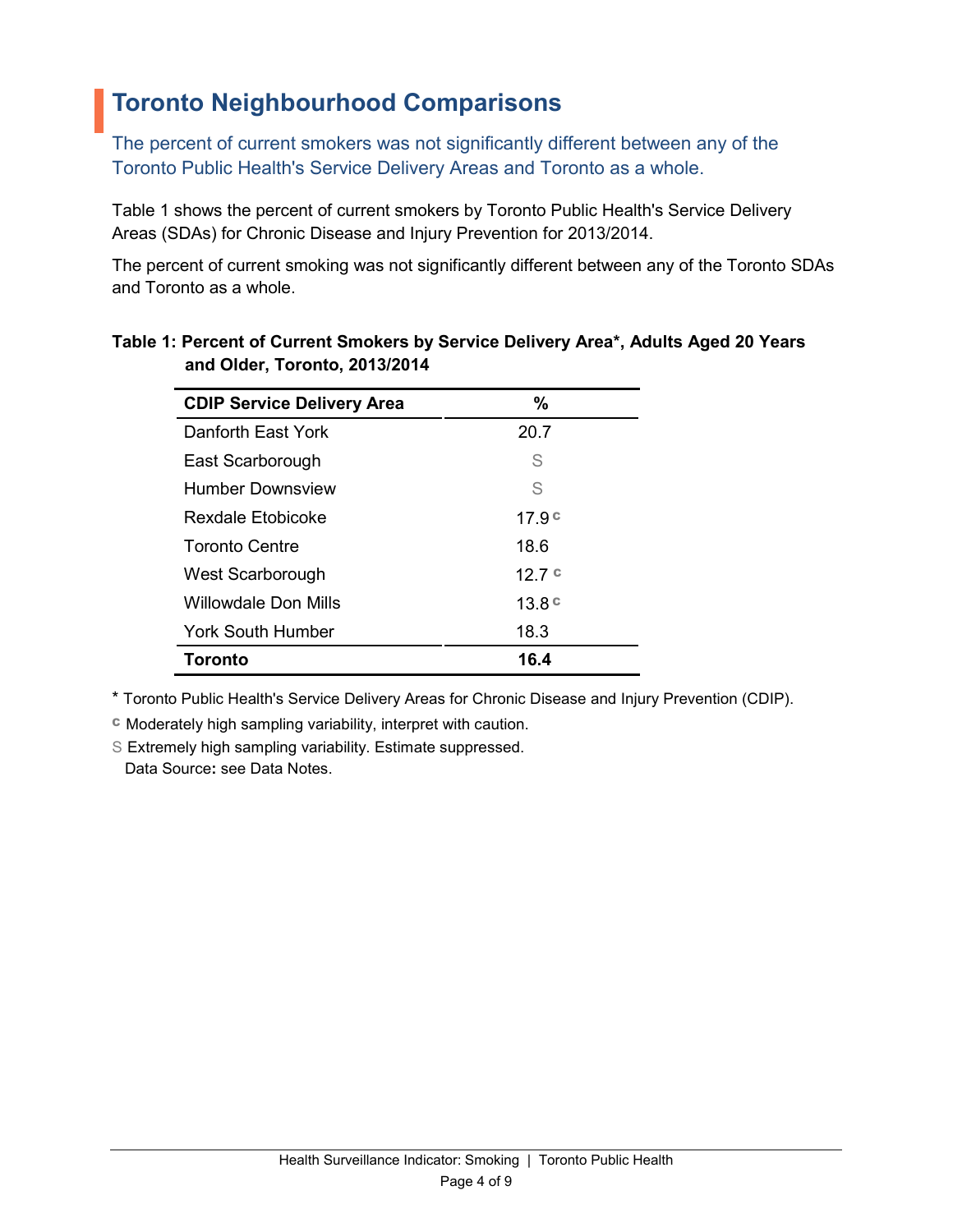# **Socio-demographics**

Socio-demographic factors such as sex, age, education, immigrant status, and ethnoracial identity were associated with significant differences in smoking amongst adults in Toronto.

Table 2 shows the percent of current smokers and daily smokers by sex in Toronto for 2013/2014.

Males were significantly more likely to be current or daily smokers than females.

| Table 2: Percent of Current Smokers and Daily Smokers by Sex, Adults Aged 20 Years |
|------------------------------------------------------------------------------------|
| and Older, Toronto, 2013/2014                                                      |

| <b>Sex</b> | <b>Current Smokers (%)</b> | Daily Smokers (%) |
|------------|----------------------------|-------------------|
| Male       | 212H                       | 137H              |
| Female     | 12.0                       | 77                |

H Significantly higher than the other sex indicating an unfavorable result for this group. Data Source: see Data Notes.

Table 3 shows the percent of current smokers and daily smokers for three age groups in Toronto for 2013/2014.

The younger age groups (20 to 39 years and 40 to 64 years) were significantly more likely to be current or daily smokers compared to adults in the 65 years and older age group.

#### **Table 3: Percent of Current Smokers and Daily Smokers by Age Group, Adults Aged 20 Years and Older, Toronto, 2013/2014**

| <b>Age Group</b>   | <b>Current Smokers (%)</b> | Daily Smokers (%) |
|--------------------|----------------------------|-------------------|
| 20 to 39 Years     | 19.9 H                     | 121H              |
| 40 to 64 Years     | 16 7 H                     | 11.0 $H$          |
| 65 Years and Older | 78                         | 62                |

**H** Significantly higher than the age group with lowest smoking percent, thus, indicating an unfavourable result for this group. Data Source**:** see Data Notes.

Table 4 shows the percent of current smokers and daily smokers by education level in Toronto for 2013/2014.

High school graduates were significantly more likely to be current smokers than adults with post-secondary education. Adults who had not completed high school were significantly more likely to be daily smokers than adults with post-secondary education.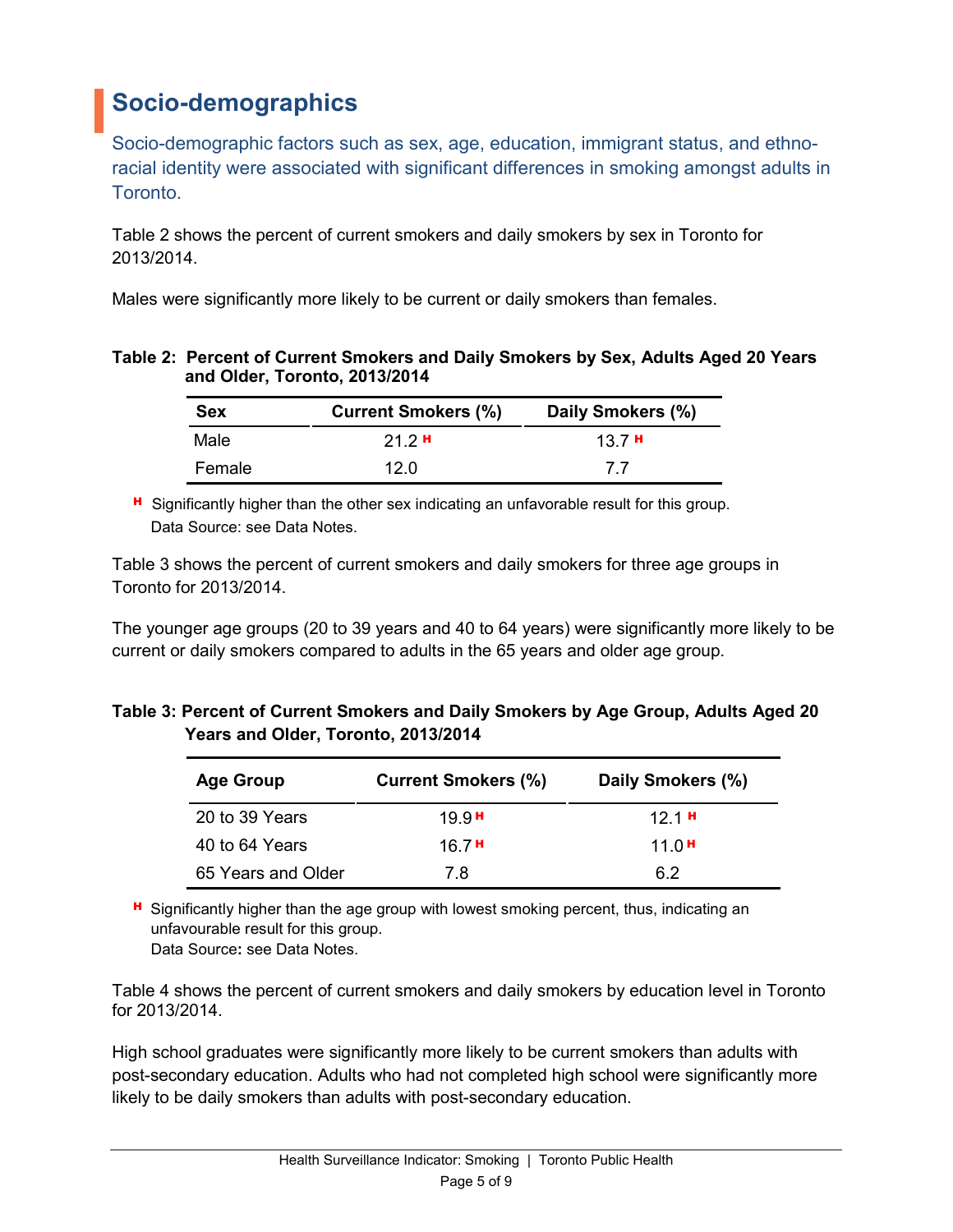#### **Table 4: Percent of Current Smokers and Daily Smokers by Education Level, Adults Aged 20 Years and Older, Toronto, 2013/2014**

| <b>Highest Education Level</b> | <b>Current Smokers (%)</b> | Daily Smokers (%) |
|--------------------------------|----------------------------|-------------------|
| Less than High School          | 17 7 C                     | 14 8 C H          |
| <b>High School Graduate</b>    | 21.9H                      | 14 1              |
| Post-secondary Education       | 144                        | 8.6               |

**H** Significantly higher than the education level with lowest smoking percent, thus, indicating an unfavourable result for this group.

<sup>C</sup> Moderately high sampling variability, interpret with caution. Data Source**:** see Data Notes.

Table 5 shows the percent of current smokers and daily smokers by immigrant status in Toronto for 2013/2014.

Canadian-born adults were significantly more likely to be current or daily smokers as compared to immigrants.

#### **Table 5: Percent of Current Smokers and Daily Smokers by Immigrant Status, Adults Aged 20 Years and Older, Toronto, 2013/2014**

|               | Immigrant Status Current Smokers (%) | Daily Smokers (%) |
|---------------|--------------------------------------|-------------------|
| Immigrant     | 12.3                                 | 77                |
| Canadian-born | 222H                                 | 14 8 H            |

**H** Significantly higher than the other immigrant status group, thus, indicating an unfavourable result for this group.

Data Source: see Data Notes.

Table 6 shows the percent of current smokers and daily smokers by income level in Toronto for 2013/2014.

There were no significant differences in the percent of current smokers or daily smokers amongst the three income groups.

#### **Table 6: Percent of Current Smokers and Daily Smokers by Income Level, Adults Aged 20 Years and Older, Toronto, 2013/2014**

| <b>Income Level</b> | <b>Current Smokers (%)</b> | Daily Smokers (%) |
|---------------------|----------------------------|-------------------|
| Low Income          | 18.1                       | 124               |
| Middle Income       | 17 1                       | 10.6              |
| High income         | 142                        | 9.0               |

Data Source: see Data Notes.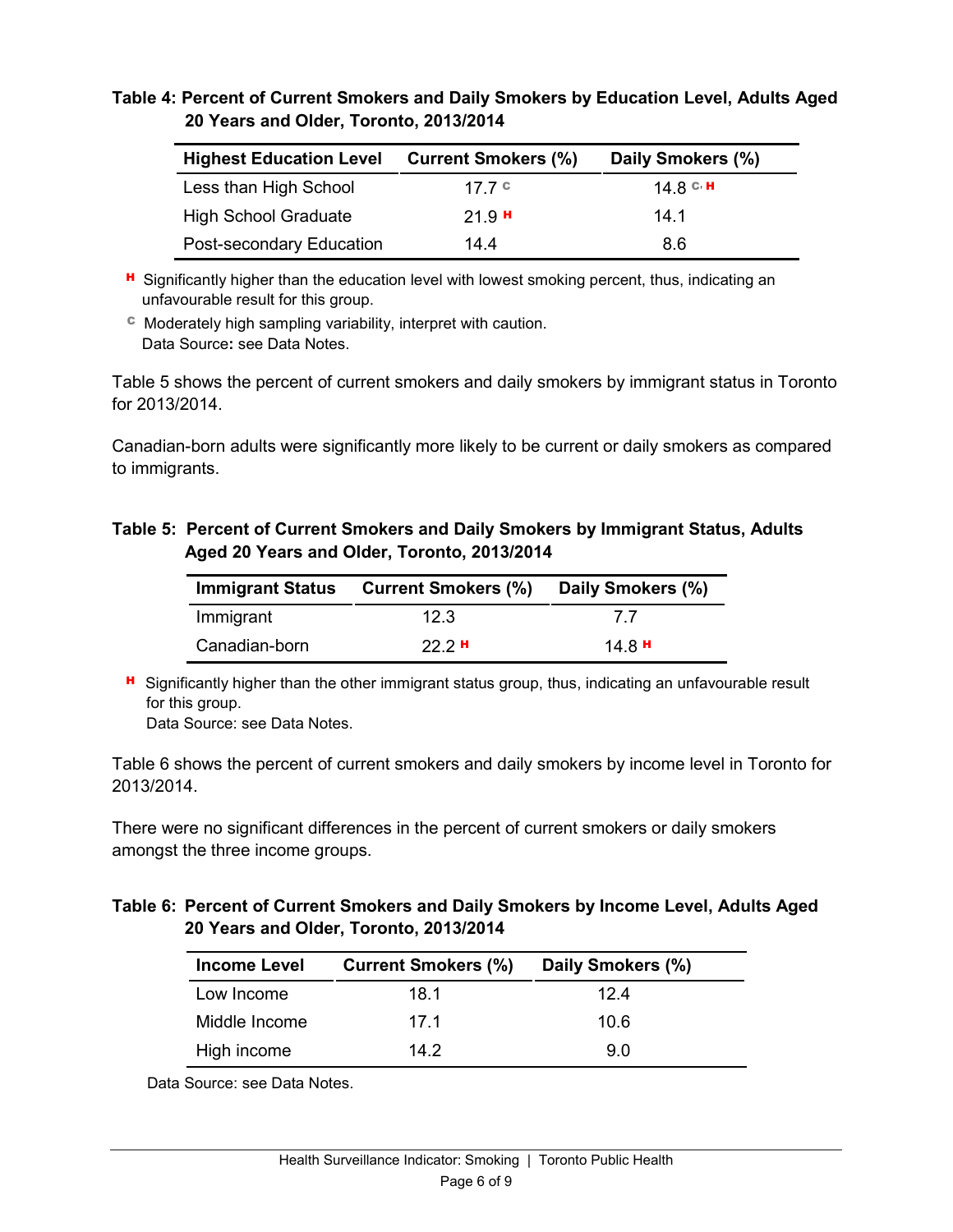Table 7 shows the percent of current smokers and daily smokers by ethno-racial identity in Toronto for 2013/2014. The term "Racialized" is used here to define groups that do not identify themselves as "White". See Definitions under Data Notes for a full description of the term.

Adults of White ethno-racial identity were significantly more likely to be current or daily smokers as compared to racialized adults.

#### **Table 7: Percent of Current Smokers and Daily Smokers by Ethno-racial Identity, Adults Aged 20 Years and Older, Toronto, 2013/2014**

| <b>Ethno-racial Identity</b> | <b>Current Smokers (%)</b> | Daily Smokers (%) |
|------------------------------|----------------------------|-------------------|
| White                        | 216H                       | 14 1 H            |
| Racialized                   | 11 1                       | 6.8               |

H Significantly higher than the other ethno-racial group, thus, indicating an unfavourable result for this group.

Data Source: see Data Notes.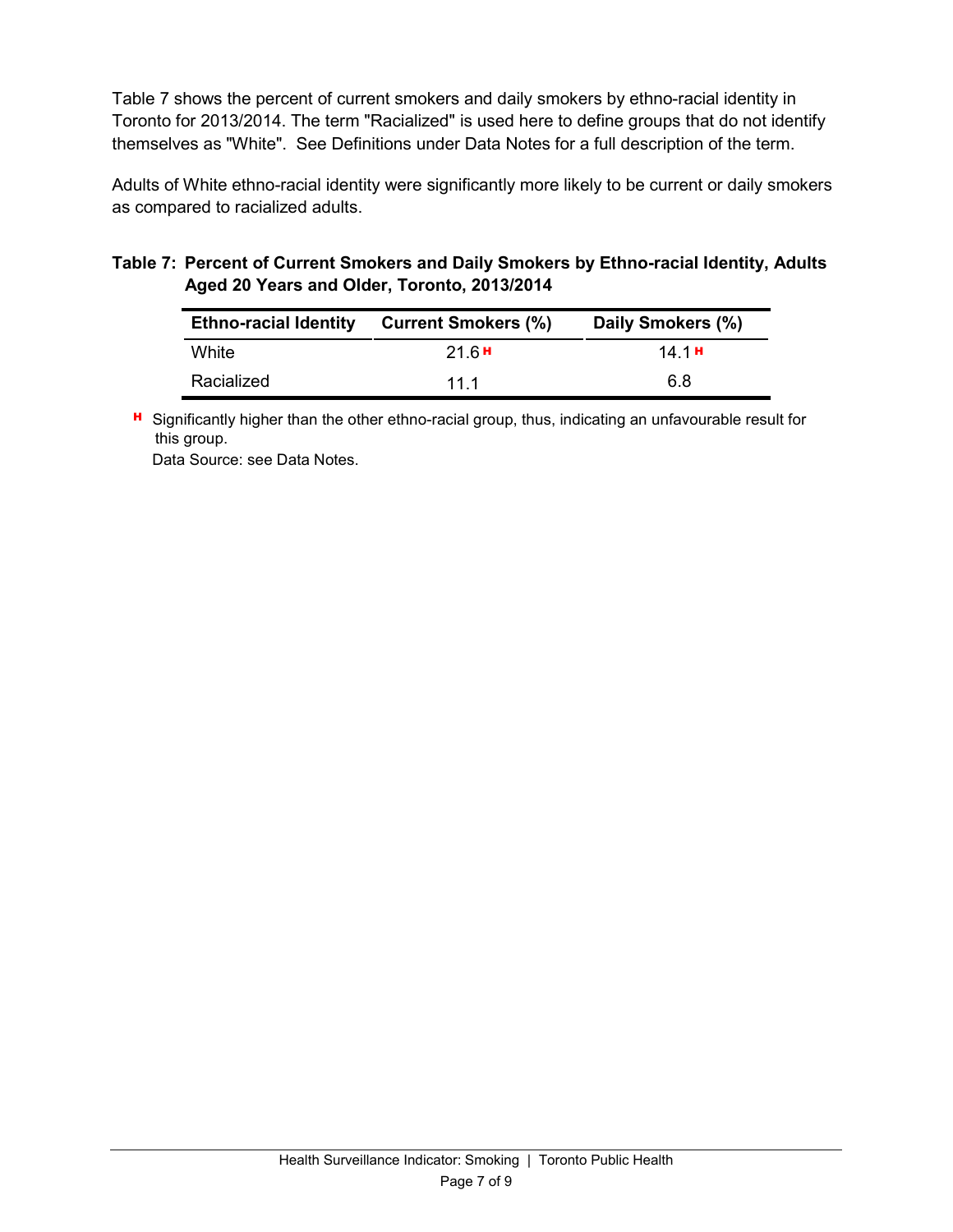# **Data Notes**

### **Notes**

- Significant differences were estimated using overlapping confidence intervals. Although this method is conservative ( $\alpha \sim 0.01$ ) and most appropriate when comparing mutually exclusive groups, it was chosen as an objective means of drawing conclusions on population-based data. Multiple comparisons performed in the analyses were not taken into consideration when choosing the level of significance to test.
- Toronto is compared to the rest of Ontario (Ontario with Toronto removed) as opposed to the Ontario total because Toronto comprises a large proportion of the Ontario population. Toronto is also compared to the rest of the GTA (Greater Toronto Area) for the same reason.
- Data used for the regional comparisons normally shows the percentage for the Ontario health units with the highest and the lowest percentage. The purpose of these comparisons is to show the percent for Toronto relative to other areas in Ontario. If data for the health unit with the lowest percent needs to be suppressed due to small numbers, the percent for the next lowest health unit with sufficient numbers is shown instead.
- The estimates in this indicator page are from self-reported data from the Canadian Community Health Survey (CCHS). Self-reported data have a number of limitations. People do not always remember their behaviours, and may under-report or over-report certain behaviours or characteristics based on their perceived social desirability. For example, people may not disclose that they are smokers if they are not proud of their habit*.* In addition, surveys do not always provide a representative picture of the whole population. The CCHS under-represents people of low income, people with low education, and new immigrants. If a respondent did not respond to a survey question relevant to the analysis presented, they were excluded from both the numerator and the denominator.
- Time trend analysis is based on the most recent 8 years of data. This is because the CCHS changed from a two-year release cycle to an annual release cycle starting in 2007.

### **Definitions**

**95% Confidence Interval** is the range within which the true value lies, 19 times out of 20.

**Cigarette Smoking** is determined by survey participants' responses to two questions

*1. In your lifetime, have you ever smoked a total of 100 or more cigarettes (about 4 packs)? 2. At the present time, do you smoke cigarettes daily, occasionally, or not at all?*  Individuals classified as daily or occasional smokers responded 'daily' or occasional' to question 2, respectively. Current smokers are those individuals who are either daily or occasional smokers. Former smokers are individuals who have smoked more than 100 cigarettes in their lifetime, but do not smoke currently. Cigarette smoking is reported here for individuals aged 20 and older.

**Immigrants** are those respondents whose country of birth is outside of Canada.